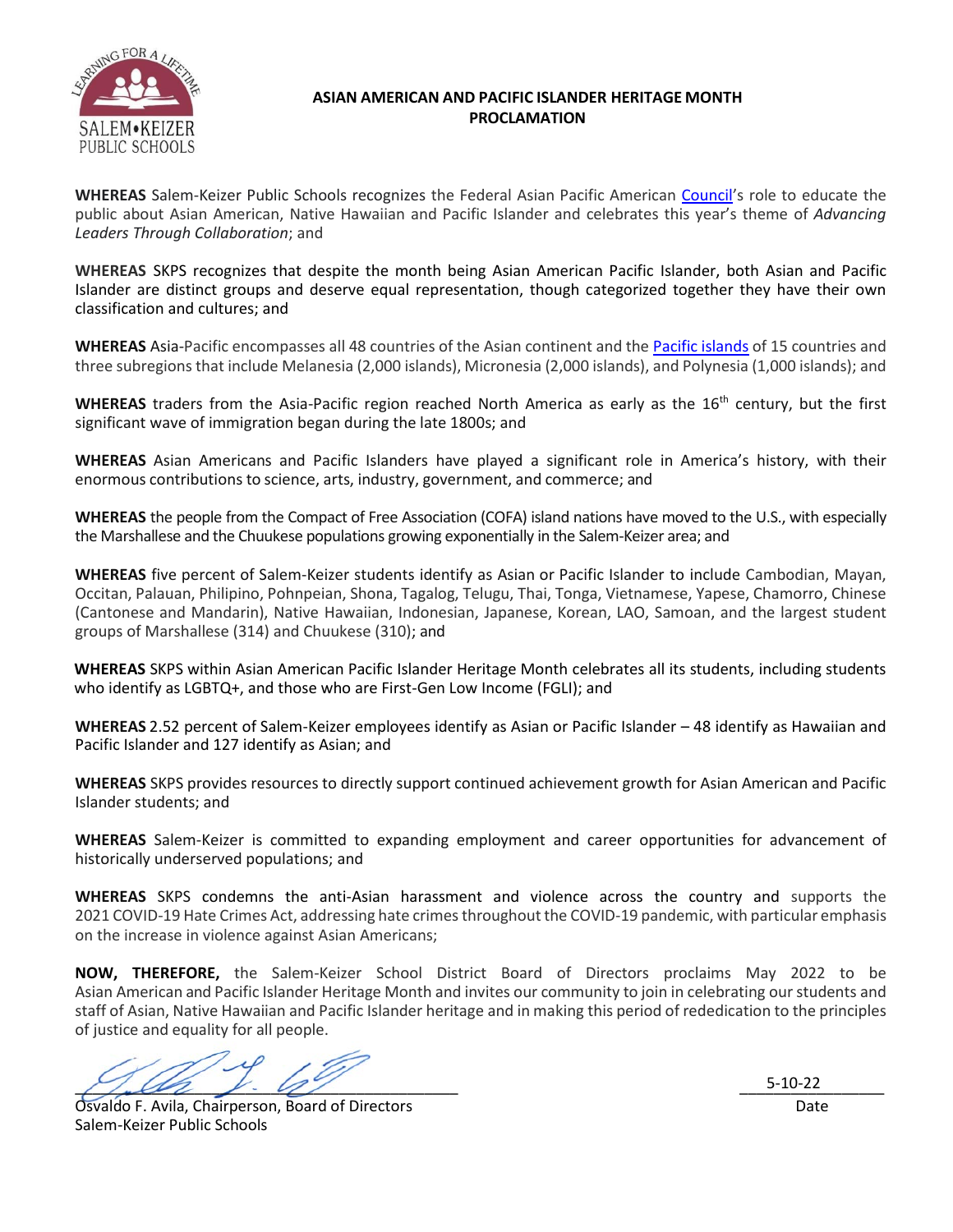# شهر تراث الامريكان الاسبويين وجزر المحبط الهادي إعلان



حيث تعترف مدارس سيلم-كايزر العامة بدور المجلس الفيدرالي '<u>Council</u> لآسيا والمحيط الهادئ الأمريكى فى تثقيف الجمهور حول الأمريكيين الآسيوبين وهاواي الأصليين وجزر المحيط الهادئ وتحتفل بموضوع هذا العام المتمثل في النهوض بالقادة من خلال التعاون؛ و

حيث تدرك SKPS أنه على الرغم من كون الشهر من جزر المحيط الهادئ<u>Dacific islands</u> الأمريكية الآسيوية، فإن كل من سكان آسيا وجزر المحيط الهادئ يمثلان مجموعات متميزة ويستحقان تمثيلًا متساويًا، على الرغم من تصنيفهما معًا، فإنهما يتمتعان بتصنيفهما وثقافتهما الخاصة؛ و

حيث تضم منطقة آسيا والمحيط الهادئ جميع البلدان الـ 48 في القارة الآسيوية وجزر المحيط الهادئ المكونة من 15 دولة وثلاث مناطق فرعية تشمل ميلانيزيا (2000 جزيرة) وميكرونيزيا (2000 جزيرة) وبولينيزيا (1000 جزيرة)؛ و

حيث وصل التجار من منطقة آسيا والمحيط الهادئ إلى أمريكا الشمالية في وقت مبكر من القرن السادس عشر، لكن أول موجة كبيرة من الهجرة بدأت في أواخر القرن التاسع عشر؛ و

حيث لعب الأمريكيون الآسيوبون وجزر المحيط الهادئ دورًا مهمًا في تاريخ أمريكا، بمساهماتهم الهائلة في العلوم والفنون والصناعة والحكومة والتجارة؛ و

حيث انتقل الأشخاص من دول جزر اتفاق الارتباط الحر (COFA) إلى الولايات المتحدة، وخاصة سكان جزر مارشال وتشوكيز الذين ينموون بشكل کبير في منطقة سيلم-کايزر؛ و

حيث تم تحديد خمسة بالمائة من طلاب سيلم-كايزر على أنهم من آسيا أو جزر المحيط الهادئ ليشملوا الكمبوديين والمايا والأوكيتانيين والبالاوان والفلبينين والبوهنبيان والشونا والتاغالوغ والتيلوجو والتايلاندية والتونجا والفيتنامية واليابانية والشامورو والصينية (الكانتونية والماندرين)، هاواي الأصلية، الإندونيسية، اليابانية، الكورية، LAO، ساموا، وأكبر مجموعات طلابية من مارشال (314) و 310)Chuukese)؛ و

حيث تحتفل مدرسة SKPS في شهر تراث جزر المحيط الهادئ الأمريكية الآسيوبة بجميع طلابها، بما في ذلك الطلاب الذين يُعرفون باسم LGBTQ + وأولئك الذين يتمتعون بدخل منخفض من الجيل الأول (FGLI)؛ و

حيث إن 2.52 في المئة من موظفي سيلم-كايزر يُعرفون بأنهم من آسيا أو جزر المحيط الهادئ - 48 منهم من هاواي وجزر المحيط الهادئ و127 منهم آسيوبون؛ و

حيث توفر مدرسةSKPS الموارد اللازمة لدعم نمو التحصيل المستمر لطلاب الأمريكيين الآسيويين وجزر المحيط الهادئ؛ و

**حيث** إن سيلم-كايزر ملتزم بتوسيع فرص العمل والوظائف للنهوض بالسكان المحرومين تاريخياً؛ و

حيث تدين SKPS المضايقات والعنف ضد الآسيوبين في جميع أنحاء البلاد وتدعم قانون جرائم الكراهية لعام 2021 COVID-19، الذي يعالج جرائم الكراهية في جميع أنحاء جائحة COVID-19، مع التركيز بشكل خاص على زيادة العنف ضد الأمريكيين الآسيوبين؛

ا**لآن، وبناءً عليه،** أعلن مجلس إدارة مدرسة سيلم-كايزر أن شهر مايو 2022 هو شهر تراث الأمريكيين الآسيوبين وجزر المحيط الهادئ، وبدعو مجتمعنا للانضمام إلى الاحتفال بطلابنا وموظفينا من تراث آسيا وهاواي الأصليين وجزر المحيط الهادئ وفي صنع هذا فترة إعادة تكربس لمبادئ العدل والمساواة لجميع الناس.

 $5 - 10 - 22$ 

التاريخ

Date

Osvaldo F. Avila, Chairperson, Board of Directors اوزفالدو ف. افيلا رئيس مجلس الإدارة مدارس سيلم-كايزر العامة Salem-Keizer Public Schools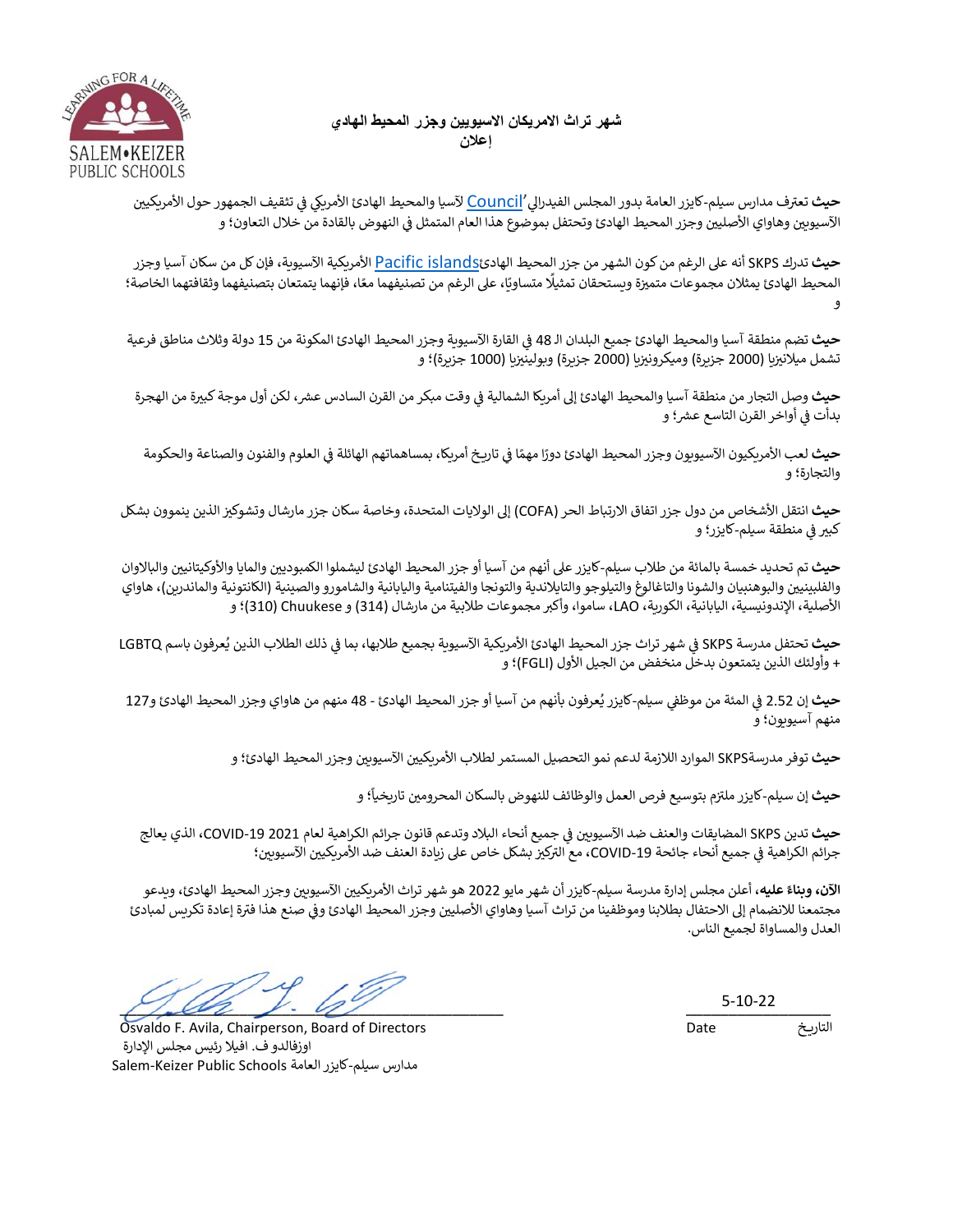

### **KEAN� ASIAN AMERICAN AND PACIFIC ISLANDER HERITAGE MONTH ak ALLŌN�IN KILE RIASIA RIAMEDKA IM̗ RIAELŌN�KO ILO PACIFIC**

**ĀINWŌT KE** Jikuul̗ko an Kien ilo Salem-Keizer (SKPS) ej kile jerbal ko an Federal Asian Pacific America[n Council](https://fapac.org/AAPI-Resources) n̄an katakin armej kōn armej ro me rej RiAsia RiAmedka, Lukkuun RiHawaii im̗ RiAelōn̄ ko ilo Pacific im̗ lem̗ōn̗ōn̗ōkake unin kōnono eo an iiōin im̗ ej *Advancing Leaders Through Collaboration ak kōwōnm̗aanl̗o̗k ritōl ro ilo jerbal in ippān doon*; im̗

**ĀINWŌT KE** SKPS ej kile bwe mekarta allōn̄ in ej n̄an RiAsia RiAmedka im̗ RiAelōn̄ ko ilo Pacific, RiAsia im̗ RiAelōñ ko ilo Pacific rej ruo kumi in armej ro rejenolok im aikuj joñan wōt juon kile er aolep, im mekarta emōj kobaik er ippān doon rej make wōt kōn kadkadier im manit ko aer; im

**ĀINWŌT KE** Asia-Pacific ekūtbuuj aolepen lal̗ko 48 ioon āne em̗ōrāin aolepen Asia im̗ [Pacific islands](https://www.goodhousekeeping.com/life/a36433344/pacific-island-countries/) ej lal̗ko 15 im rej pād ilo jilu subregion ko me rej koba in Melanesia (2,000 islands), Micronesia (2,000 islands), im Polynesia (1,000 islands); im

**ĀINWŌT KE** tōreeta ro ak riwia kake m̗weiuk ro jem̗aan jān bukwōn ko an Asia-Pacific rekar jino tōpar North America ilo 1600 jima ko, bōtaab kumi eo elap uwaan jinointata nān aer emmakūt tok raar itok ilo jemļok in lok 1800 jim̗a ko; im̗

**ĀINWŌT KE** RiAsia RiAmedka ro im̗ RiAelōn̄ ko ilo Pacific el̗ap ijo kon̗aer ilo bwebwenato in Amedka, āinwōt kōn ijoko konaer reļļap nāan science, arts, industry, government, im commerce; im

**ĀINWŌT KE** armej ro jān laļ ko rej pād ilo Compact of Free Association (COFA) emōj aer emmakūt tok n̄an U.S., eļaptata n̄an RiMajeļ ro im RiRuk ro me jon̄an armej ro aer eļap aer lōn̄ļok ilo bukwōn in an Salem-Keizer; im

**ĀINWŌT KE** l̗alem bōjjāān in rijikuul̗ro ilo Salem-Keizer rej RiAsia ak RiAelōn̄ko ilo Pacific im̗ ekoba armej in Cambodia, Maya, Occitan, Palau, Philippine, Pohnpei, Shona, Tagalog, Telugu, Thai, Tonga, Vietnam, Yap, Chamorro, China (Cantonese im Mandarin), Lukkuun RiHawaii, Indonesia, Japan, Korea, LAO, Samoa, im lōñ tata rijikuul ro an RiMajel (314) im RiRuk (310); im

**ĀINWŌT KE** SKPS ej m̗ōn̗ōn̗ō ilo Asian American Pacific Islander Heritage Month kake aolep rijikuul̗ro an, ekoba rijikuul ro rej kile er make ainwōt LGBTQ+, im First-Gen Low Income (FGLI) ak ro rej epepen eo kein kajuon im rej diktata onāer; im

**ĀINWŌT KE** 2.52 bōjjāān in rijerbal ro an Salem-Keizer rej RiAsia ak RiAelōn̄ko ilo Pacific – 48 rej RiHawaii im̗ RiAelōn̄ko ilo Pacific im̗ 127 rej RiAsia; im̗

**ĀINWŌT KE** SKPS ej kōm̗ m̗an menin jipan̄ ko n̄an kajju jipan̄ wōnm̗aanl̗o̗k im̗ eddōkl̗o̗k eo an rijikuul̗ ro rej RiAsia RiAmedka im RiAelōn̄ko ilo Pacific; im

**ĀINWŌT KE** Salem-Keizer ej kōttōpar ñan kōlaplok rijerbal im pellok ko ñan jerbal ñan kōwōnmaanlok armej rein eiiet uwaer im ekar iiet rijerbal nan er; im

**ĀINWŌT KE** SKPS ej jum̗ae kōnana ko im̗ jorrāān ko n̗ae armej in Asia ilo pel̗aakin aelōn̄ in im̗ ej jutak ilikin kakien eo 2021 COVID-19 Hate Crimes Act, ilo an jumae nana ko rej walok tok jān dike ilo iien in elap nañinmej in COVID-19, im ej kalikkar ke eļapļok jorrāān ko rej waļok nae RiAsia RiAmedka;

**KIIŌ, KŌN MEN IN,** Salem-Keizer School District Board of Director ro ej kean̄ bwe Māe 2022 ej Asian American and Pacific Islander Heritage Month im ej karuwainene tok jukjukinpād eo ad ñan kobatok im mōnōnō kōn rijikuul ro nejid im rijerbal ro ad me rej RiAsia, Lukkuun RiHawaii im RiAelōñ ko ilo Pacific im ejja ilo iien in jej bar kōjeraamman iien in bwe en jutak kōn pedped ko an kien emman im kōmman emman ñan aolep armej ilo ejjelok kalijōklok.

 $U_r$ 

Osvaldo F. Avila, Chairperson, Board of Directors Salem-Keizer Public Schools

 $\frac{-5-10-22}{2}$ Rainin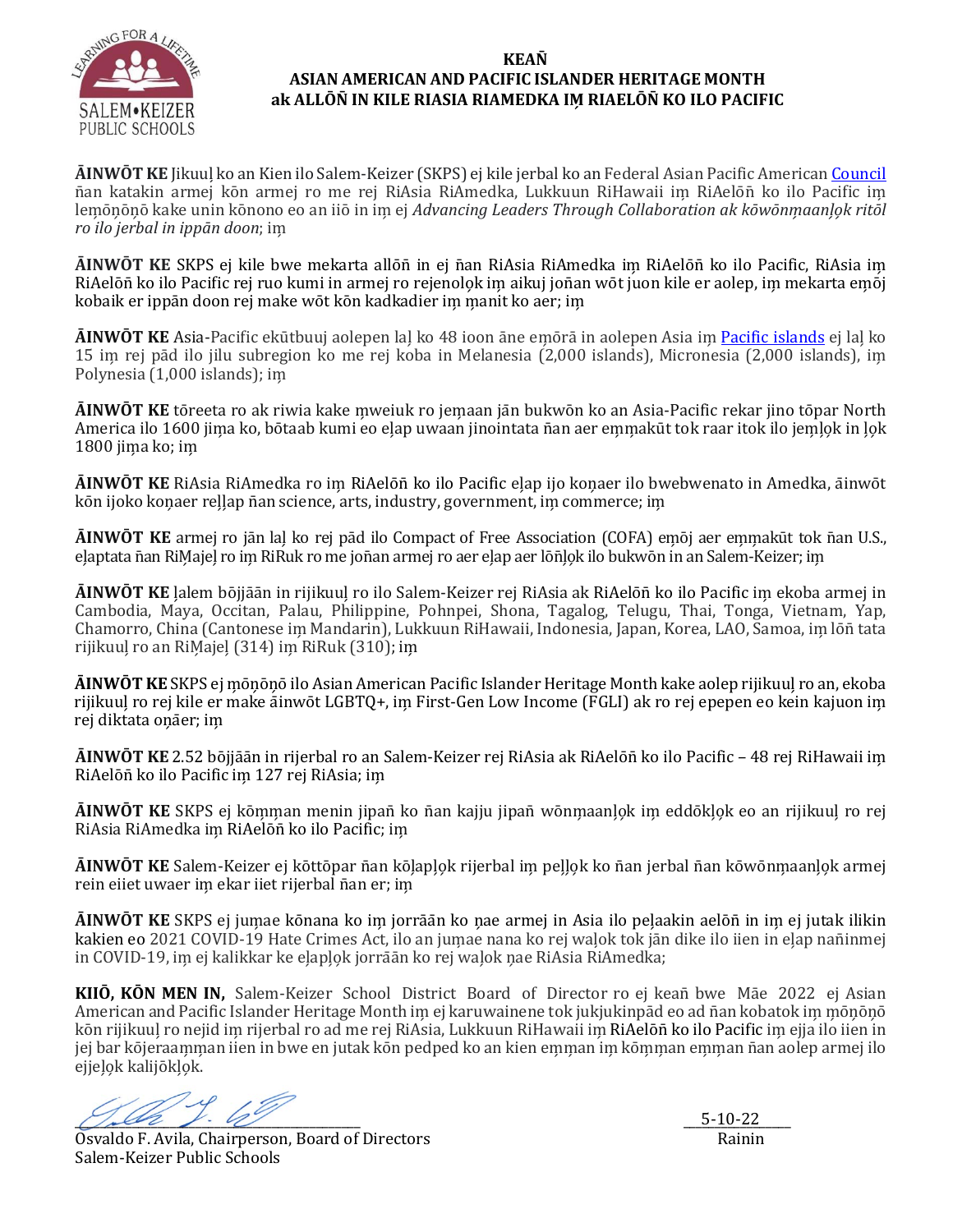

## **МЕСЯЦ НАСЛЕДИЯ АМЕРИКАНЦЕВ АЗИАТСКОГО ПРОИСХОЖДЕНИЯ И УРОЖЕНЦЕВ ТИХООКЕАНСКИХ ОСТРОВОВ ПРОКЛАМАЦИЯ**

**ПОСКОЛЬКУ** Сейлем-Кайзерские государственные школы (SKPS) признают роль Федерального [совета](https://fapac.org/AAPI-Resources) американцев азиатского происхождения и уроженцев тихоокеанских островов в просвещении общественности об американцах азиатского происхождения, коренных гавайцах и уроженцах тихоокеанских островов и отмечают тему этого года "*Продвижение лидеров через сотрудничество*"; и

**ПОСКОЛЬКУ** SKPS признают, что несмотря на то, что месяц май является месяцем наследия американцев азиатского происхождения и уроженцев тихоокеанских островов, как азиаты, так и тихоокеанские островитяне являются отдельными группами и заслуживают равного представительства, и несмотря на то, что они объединены в одну категорию, они имеют свою собственную классификацию и культуру; и

**ПОСКОЛЬКУ** Азиатско-Тихоокеанский регион охватывает все 48 стран Азиатского континента и [тихоокеанские](https://www.goodhousekeeping.com/life/a36433344/pacific-island-countries/)  [острова,](https://www.goodhousekeeping.com/life/a36433344/pacific-island-countries/) относящиеся к 15 странам, и три субрегиона, которые включают Меланезию (2 000 островов), Микронезию (2 000 островов) и Полинезию (1 000 островов); и

**ПОСКОЛЬКУ** торговцы из Азиатско-Тихоокеанского региона достигли Северной Америки уже в 16 веке, но первая значительная волна иммиграции началась в конце 1800-х годов; и

**ПОСКОЛЬКУ** американцы азиатского происхождения и уроженцы тихоокеанских островов играют значительную роль в истории Америки, внося огромный вклад в науку, искусство, промышленность, правительство и торговлю; и

**ПОСКОЛЬКУ** жители островных государств, входящих в Договор о свободной ассоциации (Compact of Free Association (COFA)), переехали в США, в частности численность маршалльцев и чуукцев в районе Сейлем-Кайзера резко увеличивается; и

**ПОСКОЛЬКУ** пять процентов учащихся Сейлем-Кайзерских государственных школ идентифицируют себя как азиаты или тихоокеанские островитяне, включая камбоджийцев, майя, окситанцев, палауанцев, филиппинцев, понапейцев, шона, тагалогцев, телугу, тайцев, тонганцев, вьетнамцев, япцев, чаморро, китайцев (кантонцев и мандаринцев), коренных гавайцев, индонезийцев, японцев, корейцев, лаосцев, самоанцев и самые большие группы маршалльцев (314) и чуукцев(310); и

**ПОСКОЛЬКУ** SKPS в рамках месяца наследия американцев азиатского происхождения и уроженцев тихоокеанских островов чествуют всех своих учащихся, включая учащихся, которые относят себя к ЛГБТК+, и тех, кто является первым поколением детей из семей с низким уровнем доходов (First-Gen Low Income (FGLI)); и

**ПОСКОЛЬКУ** 2,52 процента сотрудников SKPS идентифицируют себя как азиаты или тихоокеанские островитяне - 48 человек идентифицируют себя как гавайцы и тихоокеанские островитяне, а 127 - как азиаты; и

**ПОСКОЛЬКУ** SKPS предоставляют ресурсы, чтобы напрямую поддерживать постоянный рост достижений учащихся из числа американцев азиатского происхождения и уроженцев тихоокеанских островов; и

**ПОСКОЛЬКУ** SKPS обязуются расширить возможности трудоустройства и карьерного роста для исторически недостаточно обслуживаемых групп населения; и

**ПОСКОЛЬКУ** SKPS осуждают травлю азиатов и насилие по отношению к азиатам по всей стране и поддерживают принятый в 2021 году закон "О преступлениях на почве ненависти, связанных с COVID-19", решая проблему преступлений на почве ненависти в период пандемии COVID-19, особенно уделяя внимание росту насилия по отношению к американцам азиатского происхождения;

**ИСХОДЯ ИЗ ВЫШЕИЗЛОЖЕННОГО ПОСТАНОВИЛИ,** Совет директоров Сейлем-Кайзерского школьного округа провозглашает май 2022 года месяцем наследия американцев азиатского происхождения и уроженцев тихоокеанских островов и приглашает наше сообщество присоединиться к чествованию наших учащихся и сотрудников из числа азиатов, коренных гавайцев и уроженцев тихоокеанских островов и к созданию периода новой преданности принципам справедливости и равенства для всех людей.

 $M_{\star}M_{\star}$  ).  $M_{\star}$ 

Osvaldo F. Avila, председатель, Совет директоров Сейлем-Кайзерские государственные школы

 $5-10-22$ Дата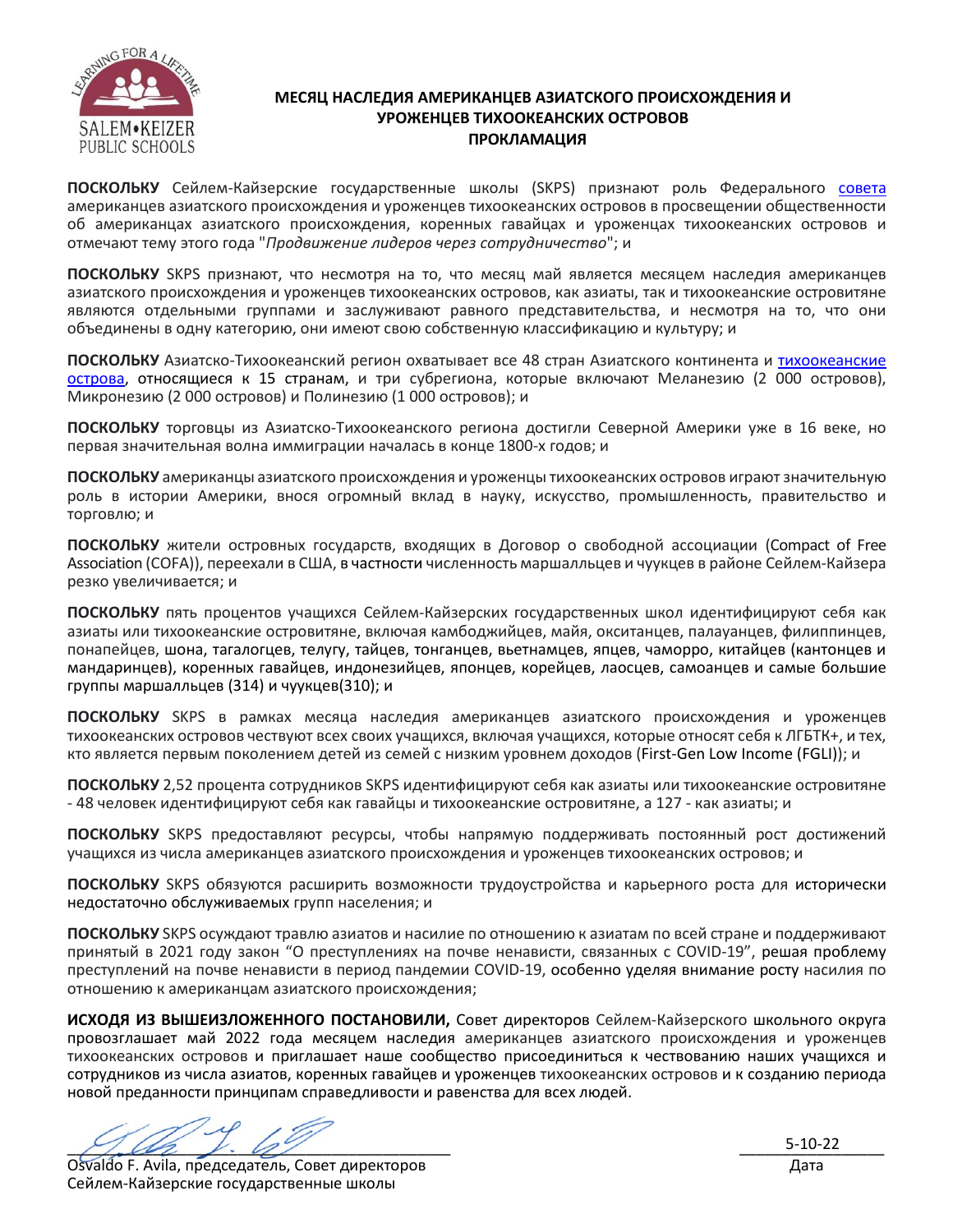

# **PROCLAMACIÓN DEL MES DE LA HERENCIA ASIÁTICA AMERICANA E ISLEÑA DEL PACÍFICO**

**CONSIDERANDO** que las Escuelas Públicas de Salem-Keizer son conscientes del papel que desempeña el [Consejo](https://fapac.org/AAPI-Resources) Federal de Asiáticos Americanos del Pacífico para educar al público sobre los asiáticos-americanos, los nativos de Hawái y los isleños del Pacífico, y celebrar el tema de este año llamado: "*El progreso de los líderes a través de la colaboración"; y* 

**CONSIDERANDO** que SKPS identifica que, a pesar de que el mes es considerado como el Mes de la Herencia de los Asiáticos-Americanos e Isleños del Pacífico, ambos son grupos distintos y merecen una representación equitativa, aunque se les categorice juntos tienen su propia clasificación y cultura; y

**CONSIDERANDO** que la región Asia-Pacífico abarca los 48 países del continente asiático y las [Islas del Pacífico](https://www.goodhousekeeping.com/life/a36433344/pacific-island-countries/) de 15 países y tres subregiones que incluyen Melanesia (2,000 islas), Micronesia (2,000 islas), y Polinesia (1,000 islas); y

**CONSIDERANDO** que los comerciantes de la región de Asia-Pacífico llegaron a Norteamérica a partir del siglo XVI, pero la primera oleada significativa de inmigración comenzó a finales del siglo XIX; y

**CONSIDERANDO** que los asiáticos-americanos y los isleños del Pacífico han desempeñado un papel muy importante en la historia de los Estados Unidos de América, con sus enormes contribuciones a la ciencia, las artes, la industria, el gobierno y el sector comercial; y

**CONSIDERANDO** que los habitantes de las naciones isleñas del Pacto de Libre Asociación (COFA) se han trasladado a los Estados Unidos de América, y que especialmente las poblaciones marshalesa y chuukesa han crecido de forma exponencial en el área de Salem-Keizer; y

**CONSIDERANDO** que el cinco por ciento de los estudiantes de Salem-Keizer se identifican como asiáticos o isleños del Pacífico para incluir a los camboyanos, mayas, occitanos, palauanos, filipinos, pohnpeanos, shona, tagalo, telugú, vietnamitas, yapases, chamorros, chinos (cantoneses y mandarines) nativos de Hawái, indonesios, japoneses, coreanos, LAO, samoanos y los grupos de estudiantes más grandes de marshaleses (314) y chuukeses (310); y

**CONSIDERANDO** que SKPS, en el marco del Mes de la Herencia Asiática Americana e Isleña del Pacífico, celebra a todos sus estudiantes, entre ellos a los que se identifican como LGBTQ+, así como a los de la primera generación de bajos ingresos económicos (FGLI); y

**CONSIDERANDO** que el 2.52% de los empleados de Salem-Keizer se identifican como asiáticos o isleños del Pacífico: 48 se identifican como hawaianos e isleños del Pacífico y 127 se identifican como asiáticos; y

**CONSIDERANDO** que SKPS proporciona recursos para apoyar directamente el crecimiento continuo de los logros de los estudiantes asiáticos-americanos y de las islas del Pacífico; y

**CONSIERANDO** que Salem-Keizer se ha comprometido a incrementar las oportunidades de empleo y de promoción profesional de las poblaciones históricamente marginadas; y

**CONSIDERANDO que** SKPS condena el acoso y la violencia antiasiática en todo el país y respalda la Ley de Delitos de Odio de 2021, que aborda los delitos de odio a lo largo de la pandemia de COVID-19, con particular énfasis en el aumento de la violencia contra los asiáticos-americanos; teniendo lo anterior en cuenta

**AHORA, P O R L O T A N T O ,** la Junta Directiva Escolar de Salem-Keizer proclama mayo de 2022 como el Mes de la Herencia Asiática Americana y de las Islas del Pacífico e invita a nuestra comunidad a sumarse a la celebración de nuestros estudiantes y personal de la herencia asiática, nativa de Hawái y de las islas del Pacífico y a la conmemoración de este período de reiteración de los principios de justicia e igualdad para todas las personas.

 $9.44 1.49$ 

Osvaldo F. Ávila, presidente de la Junta Directiva Escolar, Escuelas Públicas de Salem-Keizer

 $-$  5-10-22 Fecha